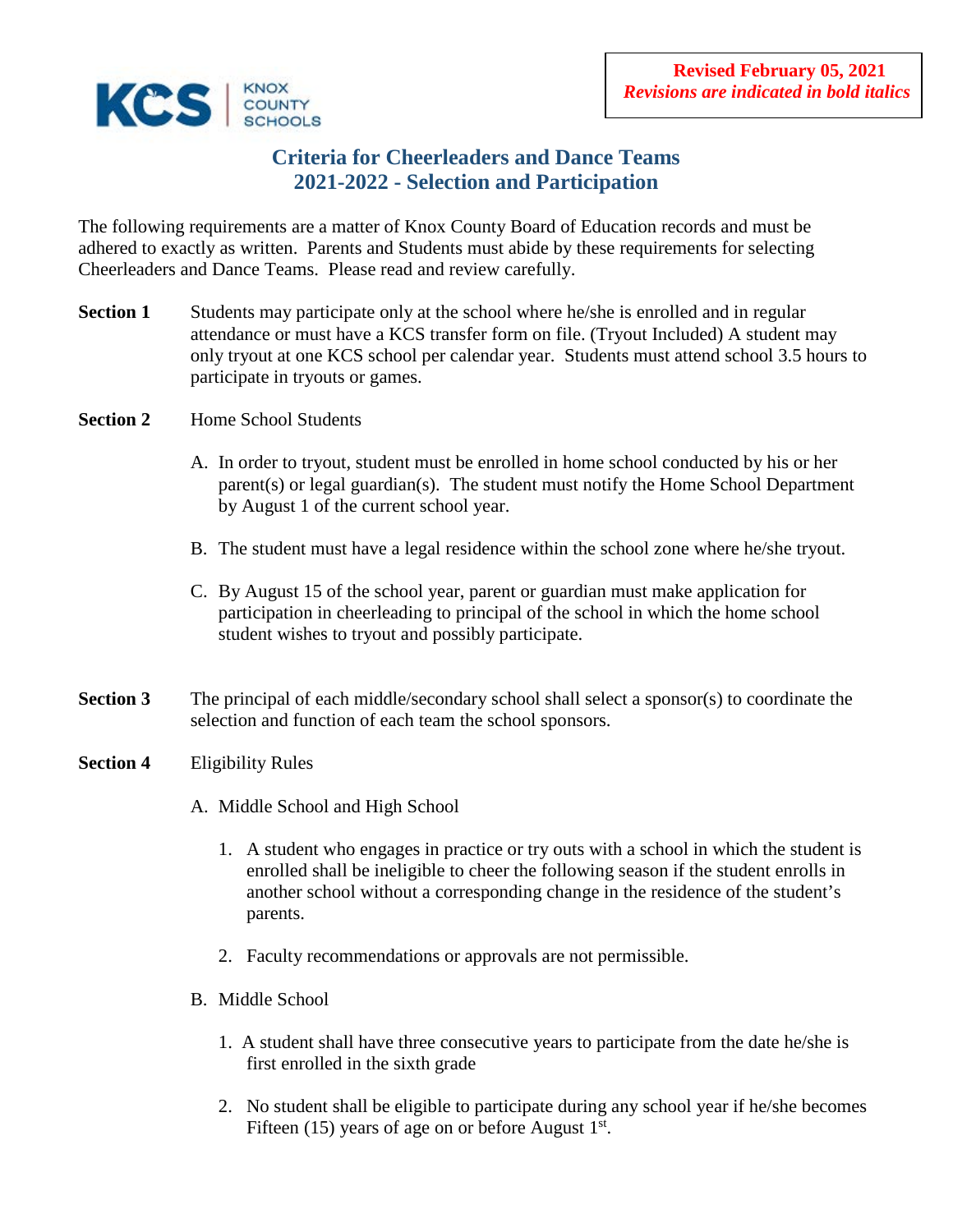- 3. A student shall have been promoted academically to the next higher grade.
- 4. Academic Eligibility
	- a. Students must have a "C" average the prior nine-week grading period to tryout.

b. Students must maintain a "C" average each nine-week grading period to be eligible to participate.

- All subjects are included in determining grade point average
- Averages are not to be rounded up.
- A grade report form with all participants shall be sent to the Athletic Specialist office each grading period during season.
- C. High School

1. The student must earn five credits the preceding school year if less than 24 credits are required for graduation or six credits the preceding school year if 24 or more credits are required for graduation. All credits must be earned by the first day of the school year. Academic eligibility for a student is based on the requirements of the school the student was attending at the conclusion of the previous school year. Knox County Schools requires 28 credits for graduation.

2. No student shall be eligible to participate during any school year if he/she becomes nineteen years of age on or before August 1<sup>st</sup>.

3. A student shall be ineligible to try out if he/she attended a secondary school, or schools, for eight semesters. Attendance of forty school days of any semester shall be regarded as a "semester" under this rule. If a student participates during a period of attendance, any number of days less than forty, he/she shall be charged with a semester of attendance.

4. A student who registers for two or more ninth grade subjects after having completed one school year in the eighth grade shall be classified as a high school student for participation purposes.

#### **Section 5** Tryout Procedures

A. Students interested in trying out for the cheerleading squad and dance team shall turn in their names to the sponsor prior to a date specified by the sponsor and cleared by the principal. The sponsor shall refer these names to the guidance department for certification of scholastic, attendance, and age eligibility.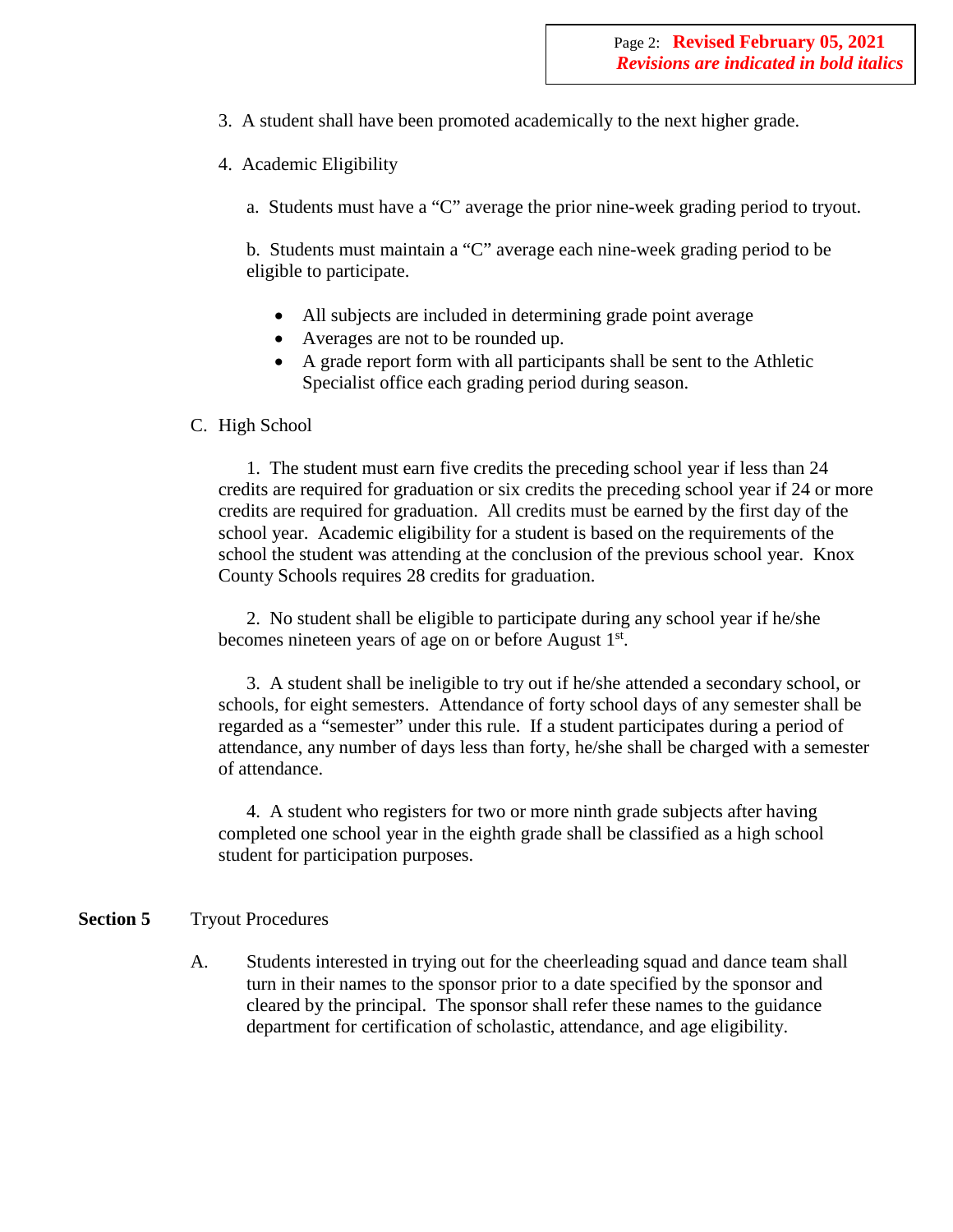- B. Before tryouts, each student shall turn in to the sponsor a signed and dated parent permission form stating that they understand the selection criteria, school policies and that they agree to permit their son/daughter to try out. This form shall be kept on file in the principal's office for three years from date signed. The sponsor shall keep a copy of this agreement for three years from date signed.
- C. Students must have a medical examination by a licensed medical doctor prior to try-outs. Any known medical condition, which might interfere with active participation, should be recorded on the medical form (ex. Asthma, heart condition, epilepsy, diabetes, etc.) These physicals are good for one full year from the date the physical occurred.
- D. Selection of cheerleader and dance teams shall be by selection committee.
- D. Using a video: Cheerleader candidates will be allowed to provide video to tryout in the case of an extreme injury documented with physician's letter explaining the specific injury and restrictions prior to beginning the tryout. The candidate MUST provide any video footage submitted for tryout that highlights the required skills in order for judges to award points appropriately. The candidate must complete all aspects of the program not restricted by the injury identified in the physician's letter.
	- *Video must show skills performed on gym floor or similar surface (no Spring Floor)*
	- All video footage must be no more than (1) year old.
	- The candidate's name may not appear on the video.
	- The video must reach the cheer coach or athletic director (24) hours prior to the tryout.
- F. A tryout packet will be provided to all candidates. The packet will include clinic information, sample scoresheet, and pertinent information for tryout.
- G. Due to federal and state privacy laws protecting student records, a student or parent shall not view the evaluation forms of other participants.

### **Section 6** Selection criteria by selection committee

- A. The selection committee shall be composed of a minimum of three and a maximum of five members that have no connection with the immediate school or students trying out. These members, selected by the school's sponsor, shall each have a minimum of two years' experience as a college cheerleader/pom pon squad member, dance team member, cheerleading sponsor/pom pon squad sponsor/dance team sponsor or instructor in a national cheerleader/pom pon squad/dance team association camp. Schools that have a minority enrollment equal to or greater than the system average must have a minimum of one minority judge.
- B. The selection committee shall score each student independently of each other. The candidates will be judged on criteria developed by the Knox County School System.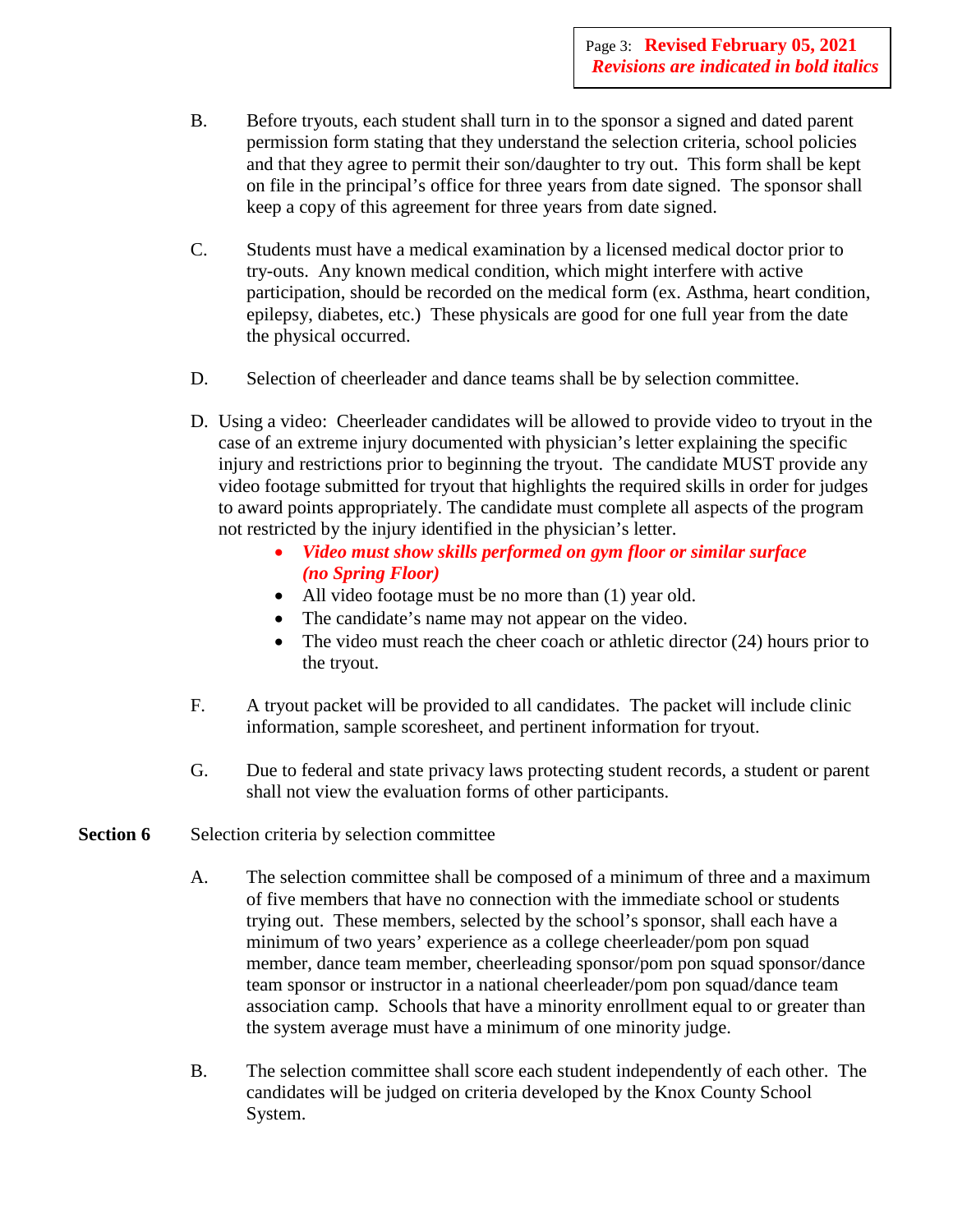- C. Scoring and tallying shall be supervised by a school administrator. All scores and tallies are to be kept on file in the principal's office for three years from the date signed. Scores and tallies are confidential and may be released only at the direction of the Superintendent or his/her designee.
- D. Tryouts are closed. The only people allowed in tryouts will be; Judges, participants, cheer coaches, school administrators, and score tabulators.
- **Section 7** A maximum of sixteen members are allowed on the court or mat during the game except at halftime. Keep safety in mind, less than sixteen (16) is recommended for gyms with limited space.
- **Section 8** Selected members shall serve only one academic year unless they are reselected for future participation.
- **Section 9** A progressive discipline policy is to be established at each school by the sponsor and approved by the principal detailing squad/team requirements, discipline and a progressive methodology regarding disciplinary actions. The policy shall include the process for removing a participant from the squad/team. Parents are to be given a copy of these rules and discipline policy before tryouts begin.
- **Section 10** Transportation to games, practices and camps shall be the responsibility of the students' parents, unless furnished by the individual school, and under the supervision of the principal's designee.
- **Section 11** Team/squad members are REQUIRED to participate in the Knox County Schools' athletic insurance program.
- **Section 12** All fund raising and expenditures shall be supervised by the sponsor and approved by the principal/school board.
- **Section 13** Uniforms
	- A. High School

All cheerleader uniforms and paraphernalia are property of the Knox County Schools. The cost of cheerleading and uniforms will be treated as any other non-revenue sport in each school. Parents will be responsible for the cost of their child's personal items only (cheerleading camps, shoes, socks, jacket, etc.). Parents will not be responsible for any fees or uniform cost unless items are lost or damaged through irresponsible use or care. Only selected cheerleaders are to participate in fund raising for cheerleading purposes. School principals are to insure that personal item costs will not become cost prohibitive for any student.

B. Middle School

School principals shall insure that the cost of being a cheerleader does not keep any qualified student from being eligible.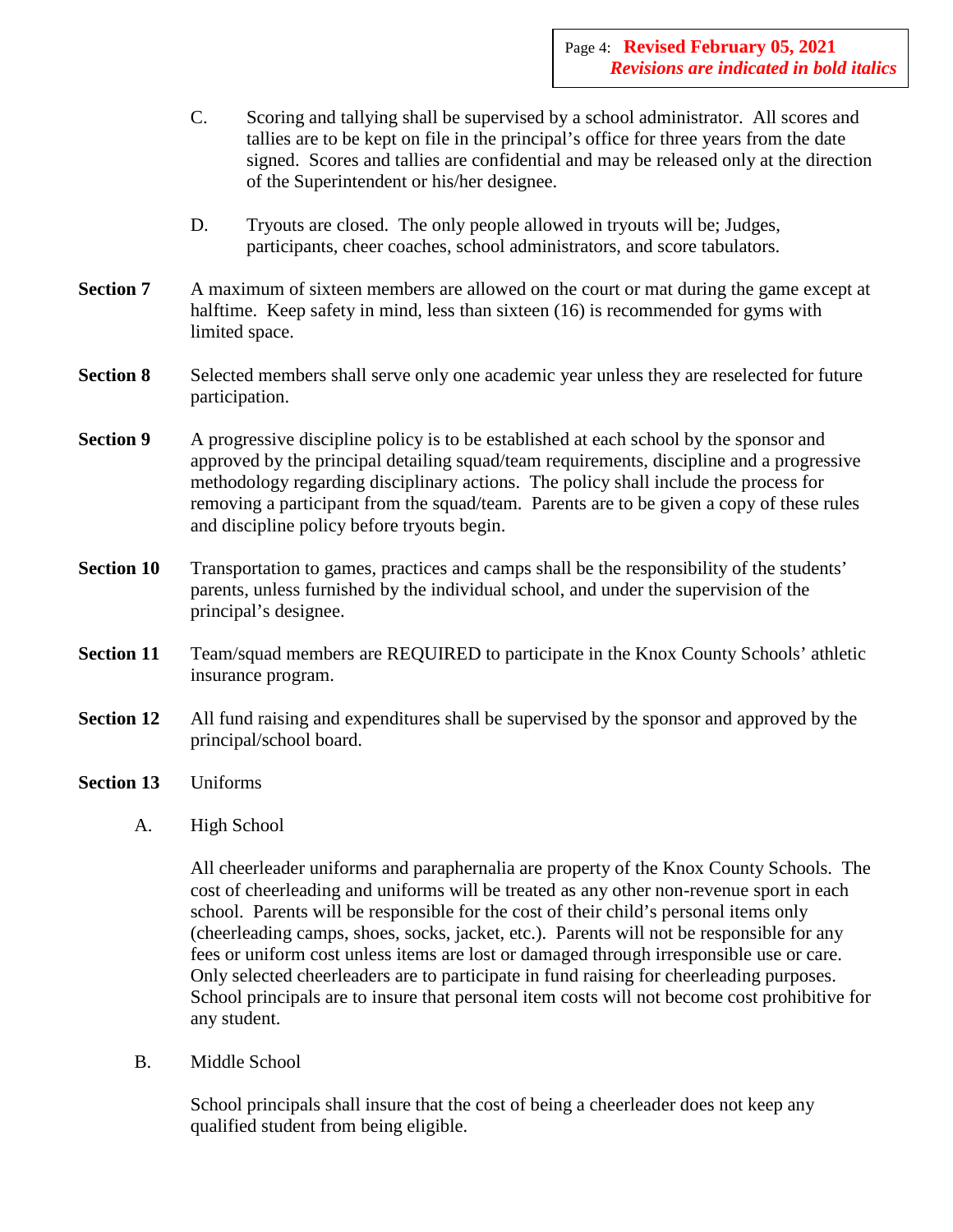

## **MIDDLE SCHOOL CHEERLEADER JUDGING FORM**

| Scoring: | 1 (low) to 5 (high)                               |                  |              |                         |                         |                         |                                                                                                                                                                                                                                                                                                                                                                                               |
|----------|---------------------------------------------------|------------------|--------------|-------------------------|-------------------------|-------------------------|-----------------------------------------------------------------------------------------------------------------------------------------------------------------------------------------------------------------------------------------------------------------------------------------------------------------------------------------------------------------------------------------------|
| I.       | <b>Individual Cheer</b>                           |                  |              |                         |                         |                         |                                                                                                                                                                                                                                                                                                                                                                                               |
|          | Entrance – Enthusiasm – Spirit - Gymnastics<br>a. | $\bf{0}$         | $\mathbf{1}$ | $\boldsymbol{2}$        | 3                       |                         |                                                                                                                                                                                                                                                                                                                                                                                               |
|          | Appearance and Smile<br>b.                        | $\bf{0}$         | $\mathbf{1}$ | $\boldsymbol{2}$        | 3                       | $\overline{\mathbf{4}}$ | 5                                                                                                                                                                                                                                                                                                                                                                                             |
|          | Incorporation of Jump<br>$\mathbf{c}$ .           | $\bf{0}$         | $\mathbf{1}$ | $\frac{2}{2}$           | 3                       | $\overline{\mathbf{4}}$ | 5                                                                                                                                                                                                                                                                                                                                                                                             |
|          | Projection - Voice Clarity<br>d.                  | $\bf{0}$         | $\mathbf{1}$ |                         | $\overline{\mathbf{3}}$ | $\overline{\mathbf{4}}$ | 5                                                                                                                                                                                                                                                                                                                                                                                             |
|          | Poise and Confidence<br>e.                        | $\boldsymbol{0}$ | $\mathbf{1}$ | $\boldsymbol{2}$        | $\overline{\mathbf{3}}$ | $\overline{\mathbf{4}}$ | 5                                                                                                                                                                                                                                                                                                                                                                                             |
|          | f.<br>Sharpness                                   | $\boldsymbol{0}$ | $\mathbf{1}$ | $\boldsymbol{2}$        | 3                       | $\boldsymbol{4}$        | 5                                                                                                                                                                                                                                                                                                                                                                                             |
|          | Gymnastics<br>g.                                  | $\boldsymbol{0}$ | $\mathbf{1}$ | $\overline{2}$          | $\overline{\mathbf{3}}$ |                         |                                                                                                                                                                                                                                                                                                                                                                                               |
|          |                                                   | <b>SUBTOTAL</b>  |              |                         |                         |                         |                                                                                                                                                                                                                                                                                                                                                                                               |
| Π.       | <b>Jumps</b>                                      |                  |              |                         |                         |                         | $\boldsymbol{4}$<br>5<br>5<br>$\overline{\mathbf{4}}$<br>5<br>$\overline{\mathbf{4}}$<br>$\boldsymbol{4}$<br>$\overline{\mathbf{4}}$<br>4<br>$\overline{\mathbf{4}}$<br>$\boldsymbol{4}$<br>$\overline{\mathbf{4}}$<br>$\boldsymbol{4}$<br>5<br>$\overline{\mathbf{4}}$<br>4<br>$\overline{\mathbf{4}}$<br>$\overline{\mathbf{4}}$<br>$\overline{\mathbf{4}}$<br>5<br>$\overline{\mathbf{4}}$ |
|          | Required<br>a.                                    | $\boldsymbol{0}$ | $\mathbf{1}$ | $\boldsymbol{2}$        | $\mathbf{3}$            |                         |                                                                                                                                                                                                                                                                                                                                                                                               |
|          | Required<br>b.                                    | $\boldsymbol{0}$ | $\mathbf{1}$ | $\boldsymbol{2}$        | $\mathbf{3}$            |                         | 5                                                                                                                                                                                                                                                                                                                                                                                             |
|          | Optional<br>c.                                    | $\boldsymbol{0}$ | $\mathbf{1}$ | $\overline{2}$          | $\overline{\mathbf{3}}$ |                         | 5                                                                                                                                                                                                                                                                                                                                                                                             |
|          |                                                   | <b>SUBTOTAL</b>  |              |                         |                         |                         |                                                                                                                                                                                                                                                                                                                                                                                               |
| III.     | Dance                                             |                  |              |                         |                         |                         |                                                                                                                                                                                                                                                                                                                                                                                               |
|          | Synchronization<br>a.                             | $\bf{0}$         | $\mathbf{1}$ | $\boldsymbol{2}$        | 3                       |                         | 5                                                                                                                                                                                                                                                                                                                                                                                             |
|          | Motions<br>$\mathbf b$ .                          | $\boldsymbol{0}$ | $\mathbf{1}$ | $\boldsymbol{2}$        | 3                       |                         | 5                                                                                                                                                                                                                                                                                                                                                                                             |
|          | Knowledge of Routine<br>c.                        | $\bf{0}$         | $\mathbf{1}$ | $\overline{\mathbf{c}}$ | $\overline{\mathbf{3}}$ |                         | 5                                                                                                                                                                                                                                                                                                                                                                                             |
|          | Eye Contact - Facial Expression<br>d.             | $\bf{0}$         | $\mathbf{1}$ | $\overline{\mathbf{c}}$ | $\mathbf{3}$            |                         | 5                                                                                                                                                                                                                                                                                                                                                                                             |
|          | Incorporation of Jump<br>e.                       | $\boldsymbol{0}$ | $\mathbf{1}$ | $\boldsymbol{2}$        | $\mathbf{3}$            |                         | 5                                                                                                                                                                                                                                                                                                                                                                                             |
|          | <b>Overall Performance of Dance</b><br>f.         | $\boldsymbol{0}$ | $\mathbf{1}$ | $\overline{2}$          | $\overline{\mathbf{3}}$ |                         |                                                                                                                                                                                                                                                                                                                                                                                               |
|          |                                                   | <b>SUBTOTAL</b>  |              |                         |                         |                         |                                                                                                                                                                                                                                                                                                                                                                                               |
| IV.      | <b>Group Chant</b>                                |                  |              |                         |                         |                         |                                                                                                                                                                                                                                                                                                                                                                                               |
|          | Projection<br>a.                                  | $\boldsymbol{0}$ | 1            | $\boldsymbol{2}$        | 3                       |                         | 5                                                                                                                                                                                                                                                                                                                                                                                             |
|          | Poise and Confidence<br>b.                        | 0                | $\mathbf{1}$ | $\boldsymbol{2}$        | 3                       |                         | 5                                                                                                                                                                                                                                                                                                                                                                                             |
|          | <b>Sharpness</b><br>$\mathbf{c}.$                 | 0                | $\mathbf{1}$ | $\boldsymbol{2}$        | 3                       |                         | 5                                                                                                                                                                                                                                                                                                                                                                                             |
|          | Synchronization<br>d.                             | $\bf{0}$         | $\mathbf{1}$ | $\overline{2}$          | $\mathbf{3}$            |                         | 5                                                                                                                                                                                                                                                                                                                                                                                             |
|          | <b>Group Awareness</b><br>e.                      | $\boldsymbol{0}$ | $\mathbf{1}$ | $\overline{2}$          | $\overline{\mathbf{3}}$ |                         |                                                                                                                                                                                                                                                                                                                                                                                               |
|          |                                                   | <b>SUBTOTAL</b>  |              |                         |                         |                         |                                                                                                                                                                                                                                                                                                                                                                                               |
|          |                                                   | <b>TOTAL</b>     |              |                         |                         |                         |                                                                                                                                                                                                                                                                                                                                                                                               |
|          | Judge's Signature on File                         |                  |              |                         |                         |                         |                                                                                                                                                                                                                                                                                                                                                                                               |

Judge's Number

Date